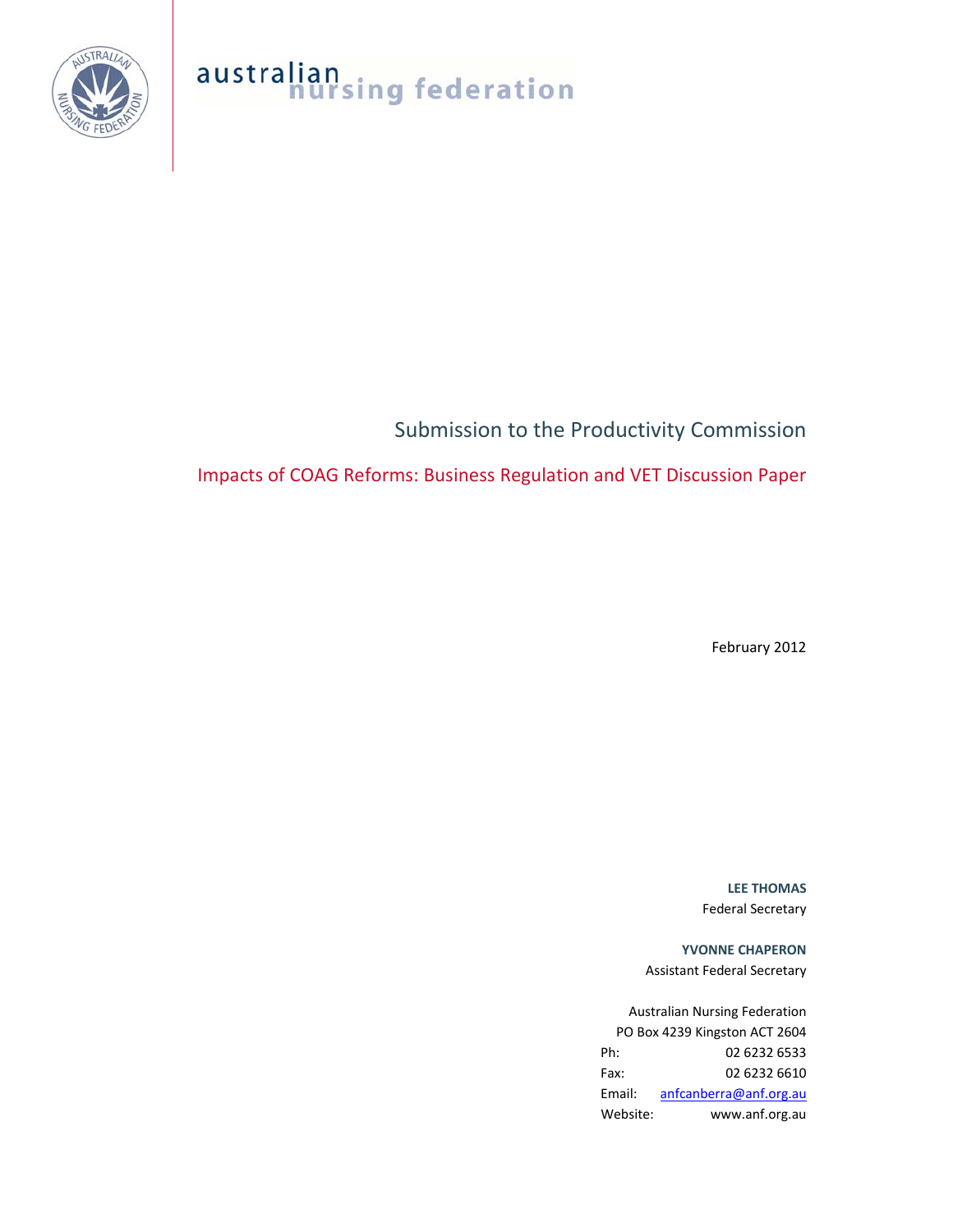## **1. Introduction**

The Australian Nursing Federation (ANF) welcomes the opportunity to provide a submission to the Productivity Commission's consultation into the impacts of COAG Reforms: Business Regulation and Vocational Education and Training (December 2011). The ANF will limit its commentary to the impacts on the nursing and midwifery profession.

#### **2. About the Australian Nursing Federation**

The Australian Nursing Federation (ANF) was established in 1924. The ANF is the largest industrial and professional organisation in Australia for nurses, midwives and assistants in nursing (however titled), with Branches in each state and territory of Australia.

The Australian Nursing Federation's 214,000 members are employed in a wide range of enterprises in urban, rural and remote locations in Australian public and private health services, residential and community aged care sectors that include hospitals, health services, schools, universities, vocational education and training (VET), the armed forces, statutory authorities, local government, offshore territories and industries.

The ANF participates in the development of policy in, nursing regulation, health, community services, veteran's affairs, education and training, occupational health and safety, industrial relations, immigration and law reform. The ANF has also taken a positive role and active leadership in many of the national, state and territory and local activities relating to aged and community care. The ANF is represented on many relevant boards, committees and industry including the Community Services and Health Industry Skills Council and state Community Services and Health Industry Training Boards. The ANF also has representatives that participate in Industry Reference Groups (IRG's) in relation to development and review of nationally accredited training units of competence and qualifications. The ANF is involved with pathways to higher education through its representation on the Australian Qualifications Framework Council's Pathways Policy Reference Group. The ANF has two Branches that are Registered Training Organisations delivering VET courses and qualifications in nursing and VET courses and qualifications that have elements of nursing work embedded within them.

The ANF is the largest union representing workers in the health sector. The eight ANF state and territory Branches have reached a consensus view in relation to the Productivity Commissions discussion paper on the 'Impacts of COAG Reforms: Business Regulation and VET'.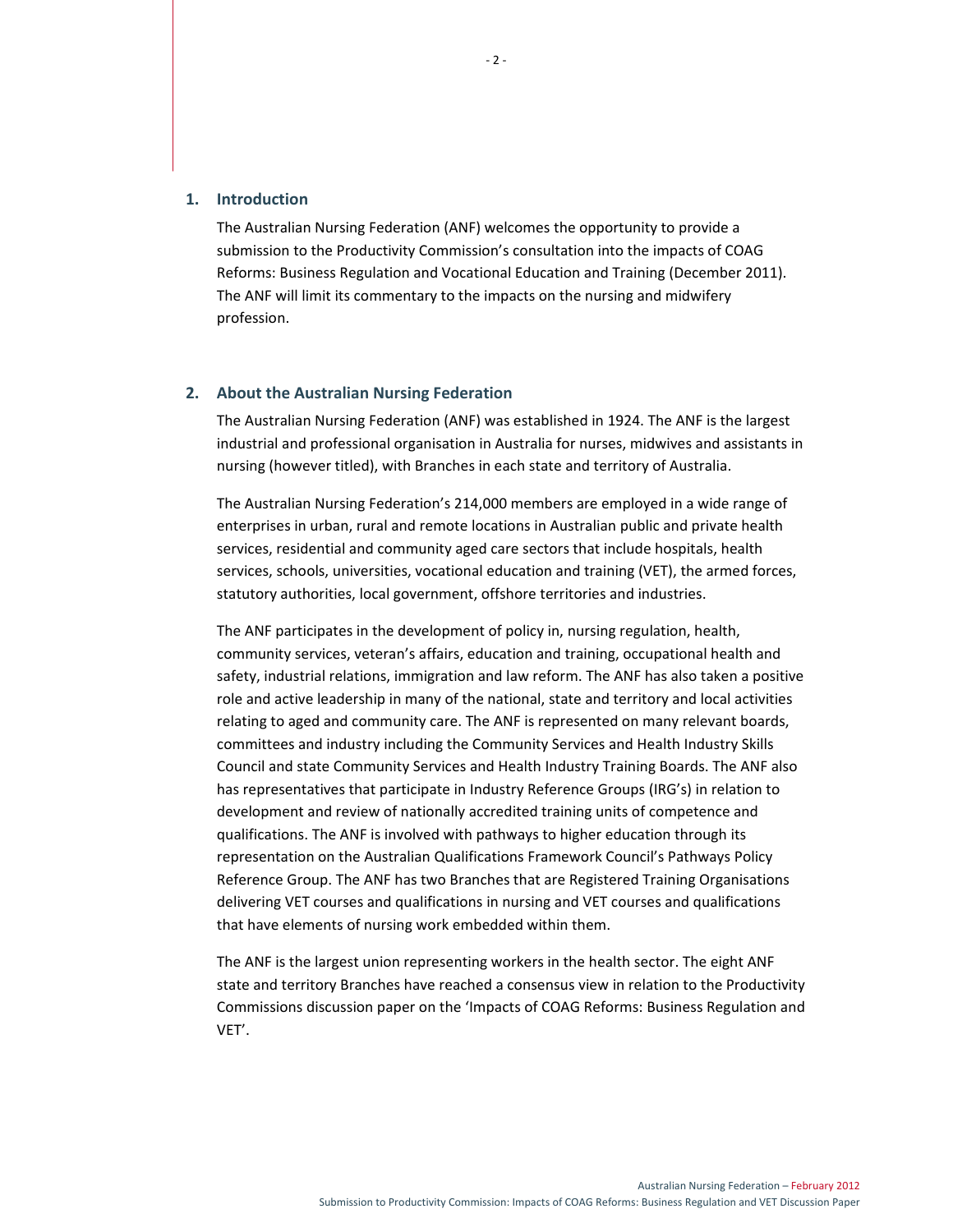## **3. Background of the nursing and midwifery workforce**

Nurses and midwives form the largest health profession in Australia (ANF 2010b), providing health care to people throughout their lifespan and across all geographical areas of Australia. The depth and breadth of nursing and midwifery practice reaches into: people's homes, schools, general practice, local councils and communities, industry, offshore territories, aged care, retrieval services, rural and remote communities, Aboriginal and Torres Strait Islander health services, hospitals, the armed forces, universities, mental health facilities, statutory authorities, general businesses, and professional organisations.

## **4. Future of the nursing and midwifery workforce**

The nursing and midwifery workforce remains under pressure and it is estimated that Australia is 13,000 nurses and midwives short with an estimated 40% of the workforce due to retire in the next ten years.

It is estimated in the aged care sector alone Australia has an undersupply of nurses of approximately 20,000. The average age of nurses nationally is 52 (midwives 55) and many are looking to leave the workforce over the coming years, making the situation even worse.

"It is generally accepted Australia will continue to experience increasing demand for health care workers and at a rate that will challenge Australia's training and service delivery systems' without significant change to its approach to workforce development. The underlying health service demand drivers include: population growth, ageing of the population, changing nature of the burden of disease and greater focus on health prevention, which taken together with consumer and workforce expectations, combine to result in increasing demand for health care services and for healthcare workforce". (National Health Workforce Taskforce; Health Workforce in Australia and Factors for Current Shortages; April 2009)

The ANF believes education is essential to maintaining the high standard of health care in Australia. Australia's nurses, midwives and assistants in nursing (however titled) must continue to be highly educated and experienced to maintain professional, quality care for all Australians. Australia's nursing workforce is the frontline and often nurses are the only health care clinicians available.

The ANF acknowledges the important changes necessary to ensure a future qualified and robust nursing workforce include:

- Increased undergraduate nursing places in Australian universities;
- Dedicated funding for universities and VET providers to access quality clinical placements programs including professional mentoring arrangements;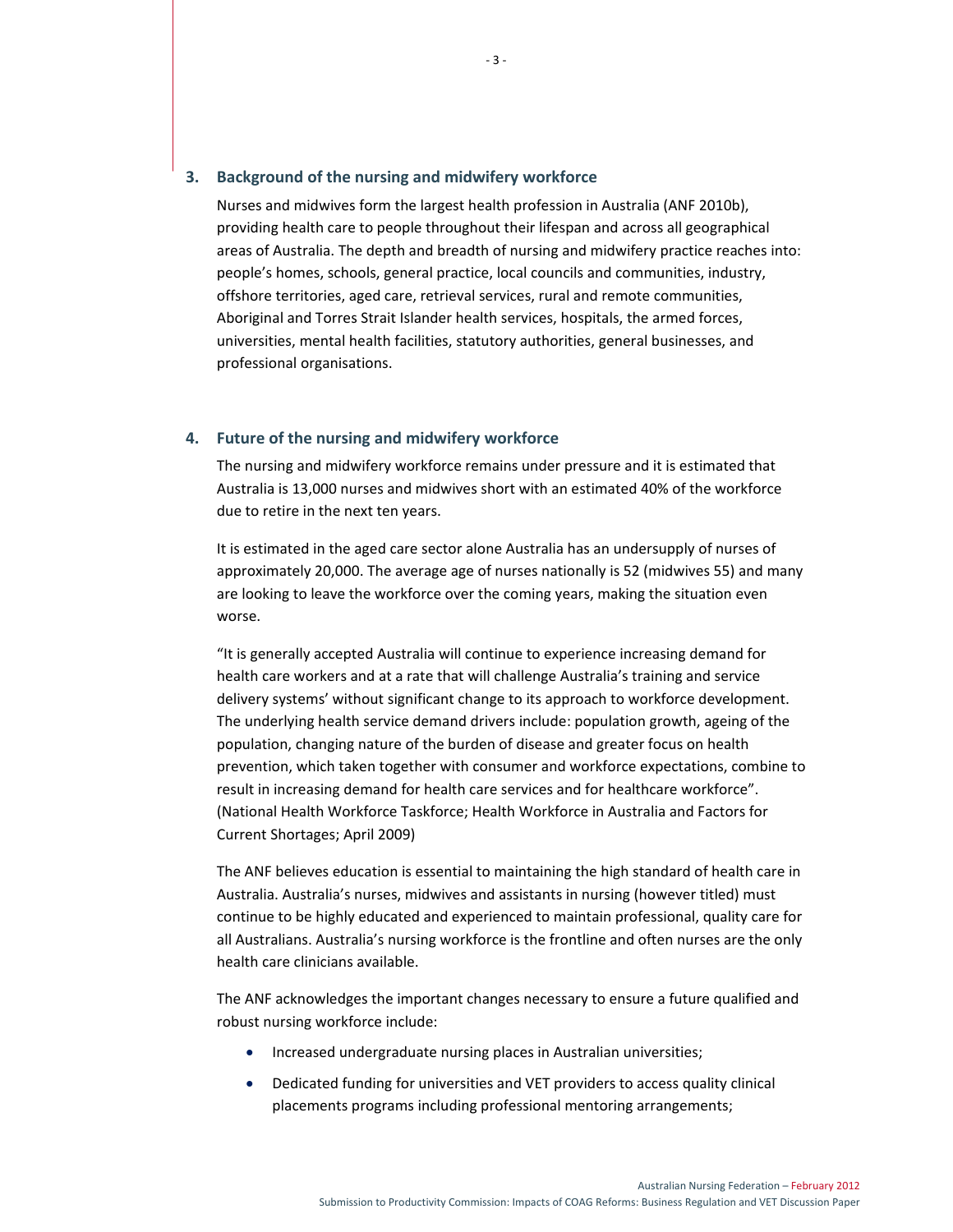- Financial and clinical support for career development and articulated career pathways from Certificate III to post graduate studies;
- Improvement of literacy, numeracy and foundation skills for workers entering the industry; and
- Wage parity for all nurses and assistants in nursing (however titled) in aged care.

## **5. Nursing education**

There are two levels of nurse that are legally regulated within Australia: registered nurses or midwives and enrolled nurses. The education of registered nurses or midwives occurs in the higher education sector. The education of enrolled nurses occurs in the VET sector. The minimum level of qualification for entry to practice for enrolled nurses is contained in the health training package and is variously at the Certificate IV or Diploma level according to jurisdictional requirements and must meet the Nursing and Midwifery Board of Australia's (NMBA) national competency standards for the enrolled nurse (ANF 2010a).

In addition, to the two legally regulated levels there are other groups of workers such as assistants in nursing and midwifery (however titled) that undertake nursing and midwifery work that is delegated to them and are supervised by the registered nurses and midwives.

Specifically, assistants in nursing (however titled) assist registered nurses, midwives and enrolled nurses in the provision of delegated aspects of nursing and midwifery care within the limits specified by their education, training and experience. Assistants in nursing and other unlicensed workers (however titled) work within a plan of nursing or midwifery care developed by the registered nurse or midwife, and work under the supervision and direction of a registered nurse or midwife at all times. Registered nurse or midwife supervision may be direct or indirect (ANF 2007a).

## **6. The education of assistants in nursing and other unlicensed workers (however titled)**

Assistants in nursing (however titled) are employed across a wide range of health and aged care settings in Australia and have a plethora of titles. They may work in acute clinical care settings – in hospitals, day procedure centres and in primary care centres in some Australian jurisdictions. They also work in the slow stream rehabilitation sector of the acute and sub‐acute health care system. They predominantly work in the residential aged care sector and residential disability sector. They are also working in the community in home care, public health and aged care. They work with ambulance services and they are privately contracted by individuals to work in homes. (ANF 2009 p.14)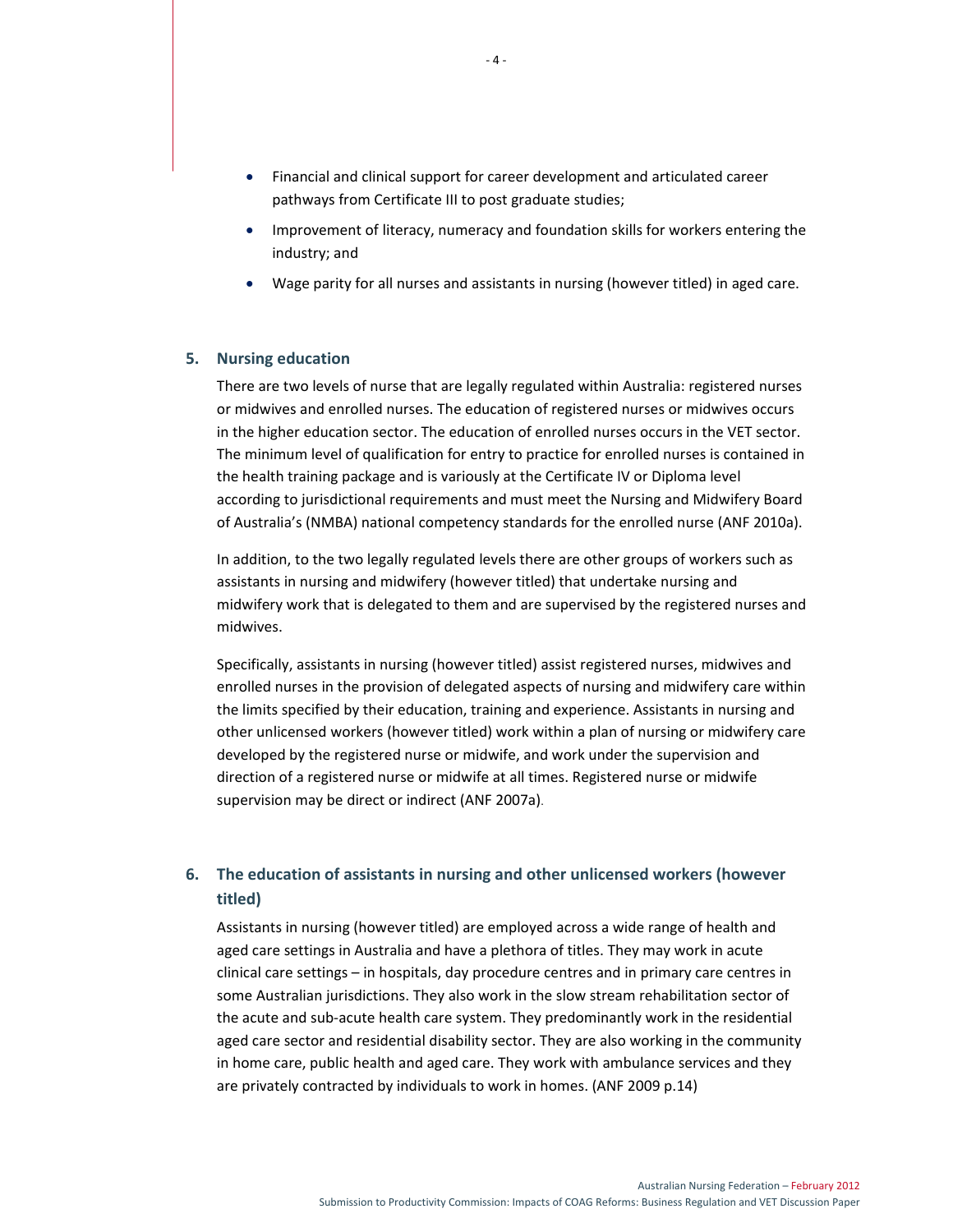Assistants in nursing (however titled) are accountable for their own actions; however it is the registered nurse or midwife who is always accountable for all delegated functions to these workers. It is the long held position of the ANF that the educational preparation of assistants in nursing (however titled) should be competency based, recognise prior learning and experience, be conducted in the VET sector at a level appropriate to facilitate articulation and credit transfer to other nursing or midwifery programs (ANF 2007a).

It is not mandatory for assistants in nursing (however titled) to hold a qualification in order to gain employment. However, because of the vulnerability of the people who are cared for in the health and aged care systems and the inherent potential for harm in delivering their care, a comprehensive regulatory framework has evolved to manage this risk for most groups of health workers, especially those responsible for direct care and treatment. The role of this regulation has been primarily to achieve particular goals including the setting of standards of education and practice to ensure that health care providers have the necessary job entry knowledge, skills experience, health and character to provide safe and competent care (ANF 2009).

## **7. Nursing and VET reform**

'VET education is provided throughout Australia in every state and territory in Technical and Further Education (TAFE) systems, adult and community education providers, agricultural colleges as well as the VET operations of some universities, schools and private providers, community organisations, industry skill centres and some commercial and enterprise training providers' (Commonwealth of Australia 2002; National Review of Nursing 2002; Our duty of Care, Canberra).

Nursing may be offered to students in Years 11 and 12 through the VET in Schools programs and to school leavers as a new Australian Apprenticeship or Traineeship. VET in Schools is designed to expand opportunities and pathways for senior secondary students, and improve educational outcomes in line with State and Territory Government's objective to increase the number of young people completing Year 12 or equivalent. Students in these programs have the benefit of experiencing the type of work available in the public health system or aged care sector by completing clinical work placements whilst completing any one of the following courses:

- Certificate III in Health Service Assistance (Acute Care);
- Certificate III in Allied Health Assistance; or
- Certificate III in Aged Care.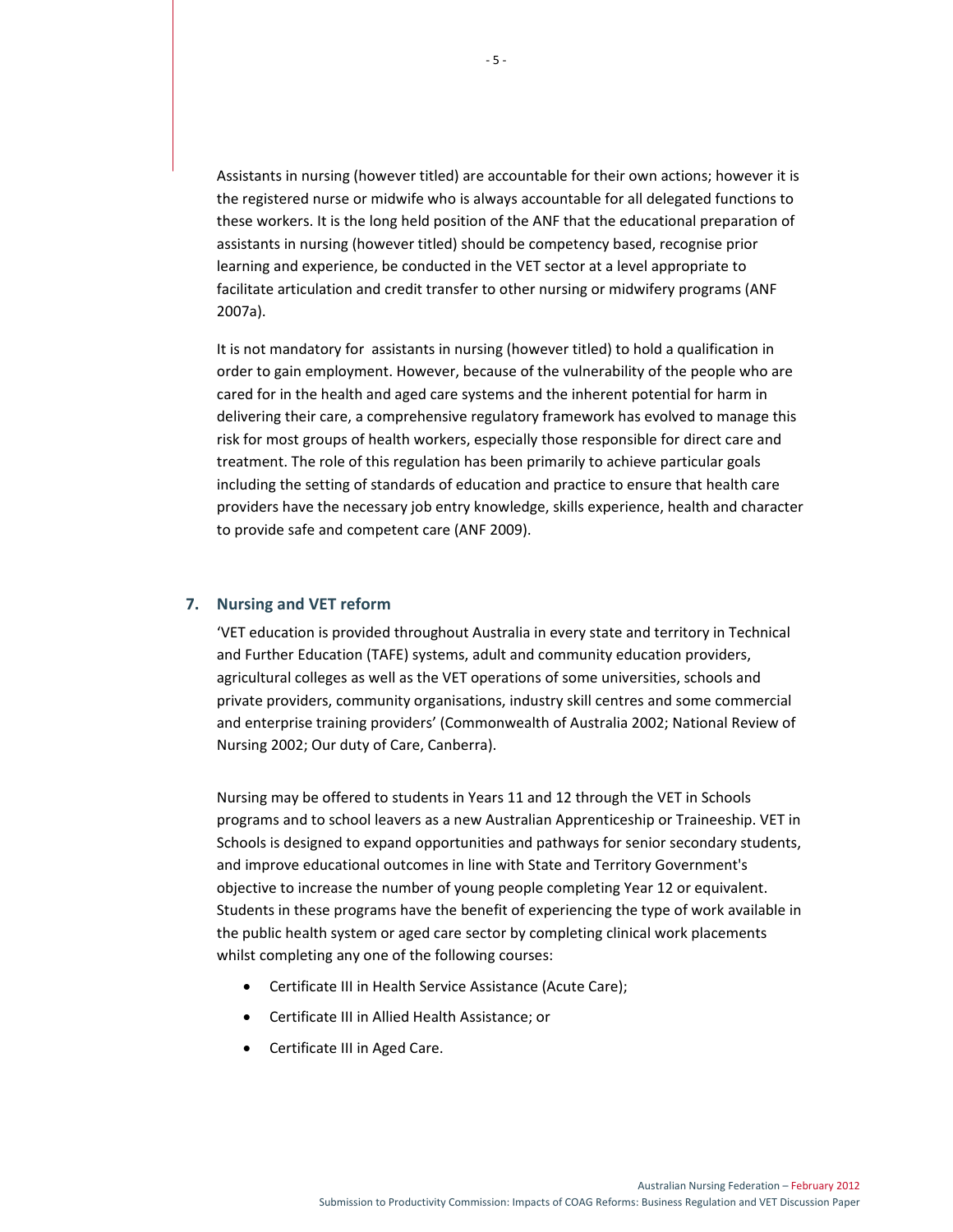These nationally recognised qualifications are delivered by registered training organisations (RTO's) working in partnership with schools, hospitals and aged care providers.

Completion of one of these courses may provide a rewarding career in itself or students may go on to build on their qualification to undertake further education and training allowing them to specialise in one of the many available health careers including nursing.

The ANF supports the continuation of the VET in Schools program.

Enrolled nurse education is available to school leavers and every school leaver should have a choice of access to VET training or higher education institutions depending on the individual's academic achievements and stratifying entry requirements. School leavers undertaking nursing through and Australian Apprenticeship or Traineeship program have their training costs subsidised by the relevant state or territory government and incentives are also offered to the employers of these students encouraging both personal benefits and support services to the student.

The Certificates IV and V (Diploma) in nursing courses, as previously discussed, have there genesis in the Health Training Package (HLT07), which was collaboratively developed by the Community Services and Health Industry Skills Council (CS&HISC). The CS&HISC represents the national industry standards for health professionals in the VET sector, which includes enrolled nurses. Once a student has been assessed as competent in all aspects of the units of competence that make up either the Certificate IV or V in nursing, they are eligible to make application to the NMBA for nationally recognised registration as an enrolled nurse. The units of competence listed in the HLT07 for enrolled nurses have been mapped to the Australian Nursing and Midwifery Accreditation Council (ANMAC) national competency standards for enrolled nurses.

Many school leavers who complete a VET qualification in (enrolled) nursing continue with their skills progression and undertake advanced nursing studies at the Bachelor or Master degree level using the Australian Qualifications Framework (AQF).

The inclusion of Certificate IV and V nursing programs into nationally accredited training packages has enabled the school leaver to enter into a predominantly articulated pathway between enrolled nursing and other occupations in the healthcare sector, inclusive of Bachelor of Nursing (Certificate VII within the AQF) programs.

The ANF is supportive of a system that enables VET graduates to articulate their qualifications on a skills escalator to higher qualifications both within the VET qualifications framework and the Higher Education framework.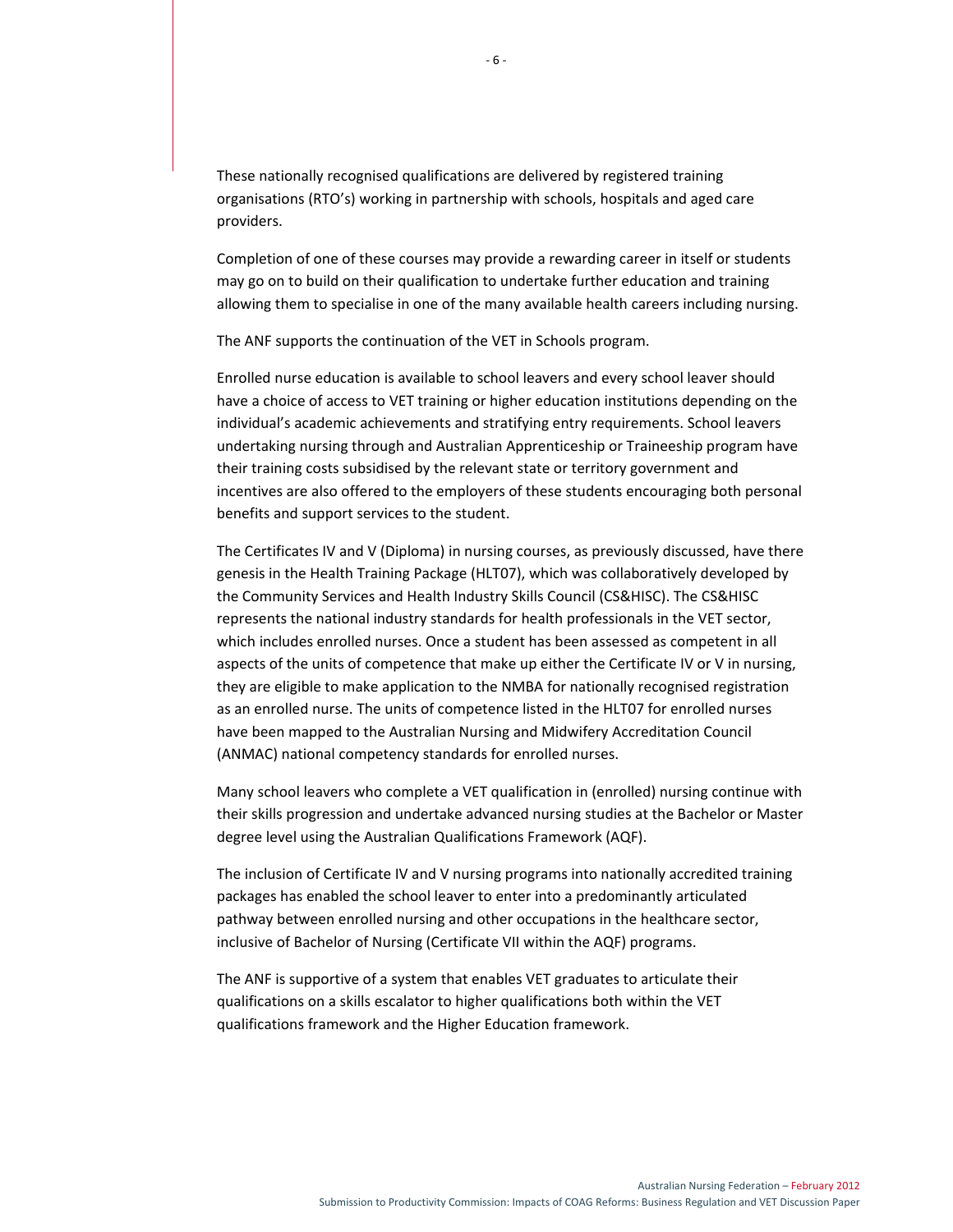## **8. Quality of education in VET**

The quality of the delivery of VET nursing courses, as well as other VET courses that have elements of nursing work embedded within them, that originate from the nationally accredited Health and Community Training Packages (HLT & CHC TP's) conferring a qualification that leads to employment within the health sector, have long been a concern to the Australian Nursing Federation. The quality delivery of VET education by some registered training organisations (RTO's) in some skills areas at the AQF Certificate III level in aged care, assistant in nursing, and health assistant in nursing and to a lesser degree in Certificate IV – Nursing and Certificate V – (Diploma) – has been widely variable depending on the RTO. All of the nursing programs are scrutinised to meet nursing's professional standards set down by the profession and that meet the ANMAC standards for accreditation of the VET course to be delivered, as well as meeting the criteria for graduates of these programs to be eligible for registration as an enrolled nurse with the NMBA once the student has meet all the prescribed standards for enrolment and the competencies associated with their chosen level of VET qualification.

The ANF believes the best option for improving quality at this time is the greater role for the ISCs (and through them the industry parties) in the development of companion manuals relating to assessment of training packages. If these manuals are robust they provide quality auditors/surveyors the tools needed to identify deficiencies in RTO assessment strategies and tools which are at the heart of ensuring good outcomes from training.

## **9. Sector‐specific influences**

Within our industry, the need to ensure a capacity to communicate effectively in English especially in programs that require an IELTS (International English Language Testing System) score on completion will require training providers to significantly boost literacy training in addition to existing levels of training required for the qualification.

The ANF believes there is a pressing need to address literacy and numeracy that will ensure workers entering the industry through completion of recognised qualifications are provided with literacy and numeracy training and assessments which meet the oral and written language requirements for their work roles, including being able to undertake appropriate levels of documentation consistent with their work roles and to be able to understand work instructions, policies and procedures associated with their roles.

The ANF believe that VET reforms and policies encouraging increased literacy and numeracy levels will positively influence the potential for workforce participation and productivity flow, social inclusion and an increase in confidence for workers to undertake higher qualifications in their area of work.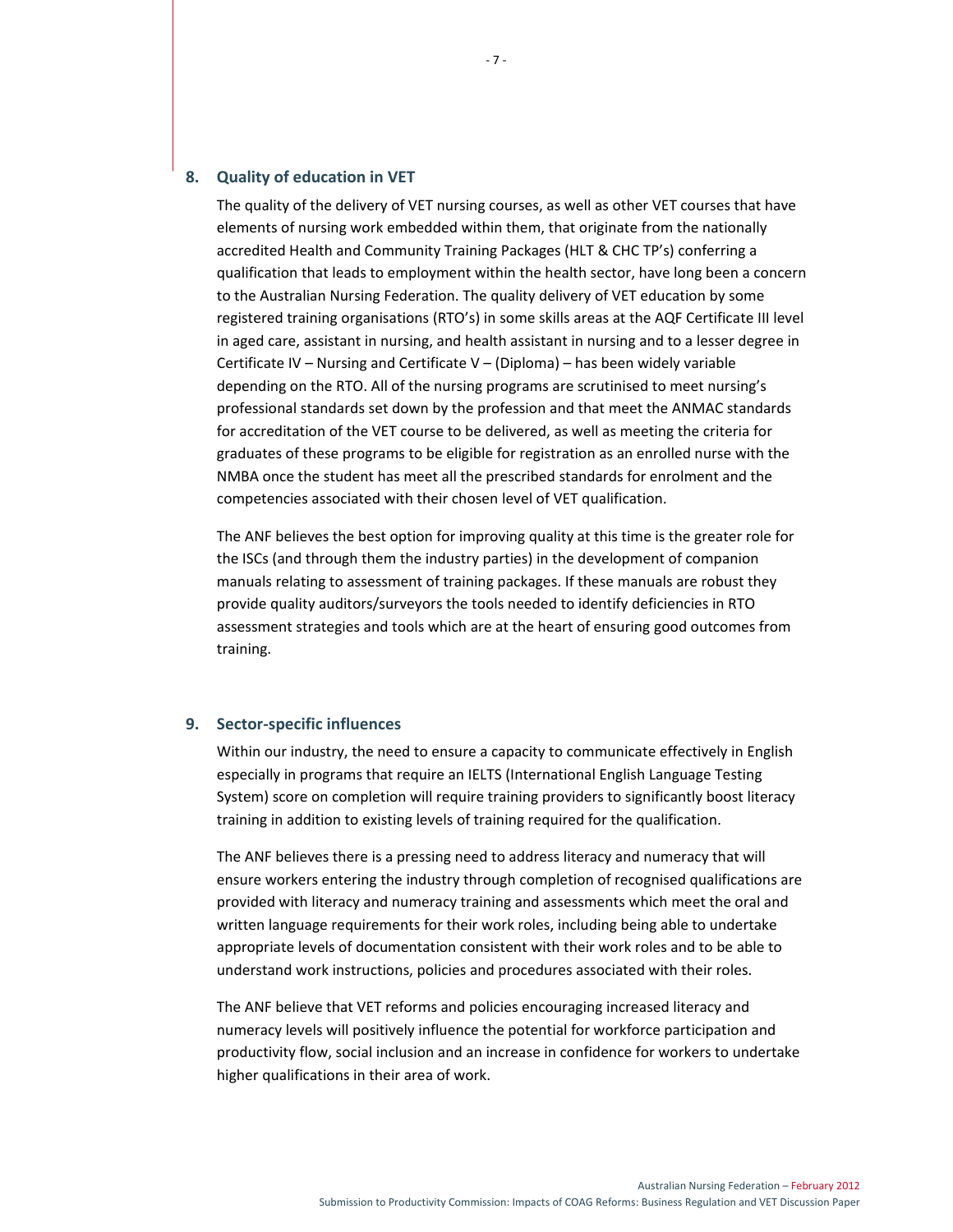The establishment of more effective pathways for career progression within the nursing pathway from workforce entry levels (Certificate III) to the diploma of nursing and to the degree qualification stream for registered nurses and midwives is also a priority focus of the ANF.

There currently exists significant but informal pathways between various Certificate III programs (aged care and health services assistance) and enrolled nursing programs however, there are significant practical issues for RTO's and employers in mapping existing skills and knowledge due to substantial differences in the construction and delivery of courses.

Development of a clear map of knowledge and skills that would assist workers demonstrating recognition of prior learning (RPL) when seeking to upgrade their qualifications would be extremely welcomed by the ANF.

The ANF also supports further options for delivery of the enrolled nurse qualification to best enable nurses to take advantage of RPL and expedite delivery of the qualification to address the evident and increasing nurse shortage.

Qualifications for nursing roles are presently fractured between the higher education sector and the VET sector and, within the VET system between the Community Services (aged care, home and community care) and the Health (enrolled nurses, assistants in nursing –acute care) Training Packages. There is pressing need to develop explicit and effective systems for the development of pathways for workers to acquire knowledge and skills and for employers to develop a workforce that meets the needs of the consumers and their services. However the greatest obstacle to pathways development is the link (or absence of one) between qualifications in the VET sector and those delivered in higher education institutions.

Current qualifications within (and between) the training packages are comprised of units of competence that do not align easily and create practical issues for RTO's in managing RPL and credit transfer arrangements that lead to a real benefit to students/employees in shorter and more individually focused courses and for employers more responsive and more rapid production of the nursing workforce. The CS&HISC is, as part of its ongoing review of training packages, seeking to obtain a better alignment in structure and content of the health and community services packages given the alignment of qualifications and the use of units across these packages.

Unlike the VET sector, courses in the higher education sector do not have common content, instead relying on graduates completing programs meeting common competencies for registration. This creates real issues for consistency in skills recognition given that not all of the education delivered within the diploma of nursing is necessarily delivered in the first six to twelve months of the degree course structures within each of the universities. Given that all states and territories are completing transition to the diploma level for preparation of enrolled nurses in the next year the ANF believes it is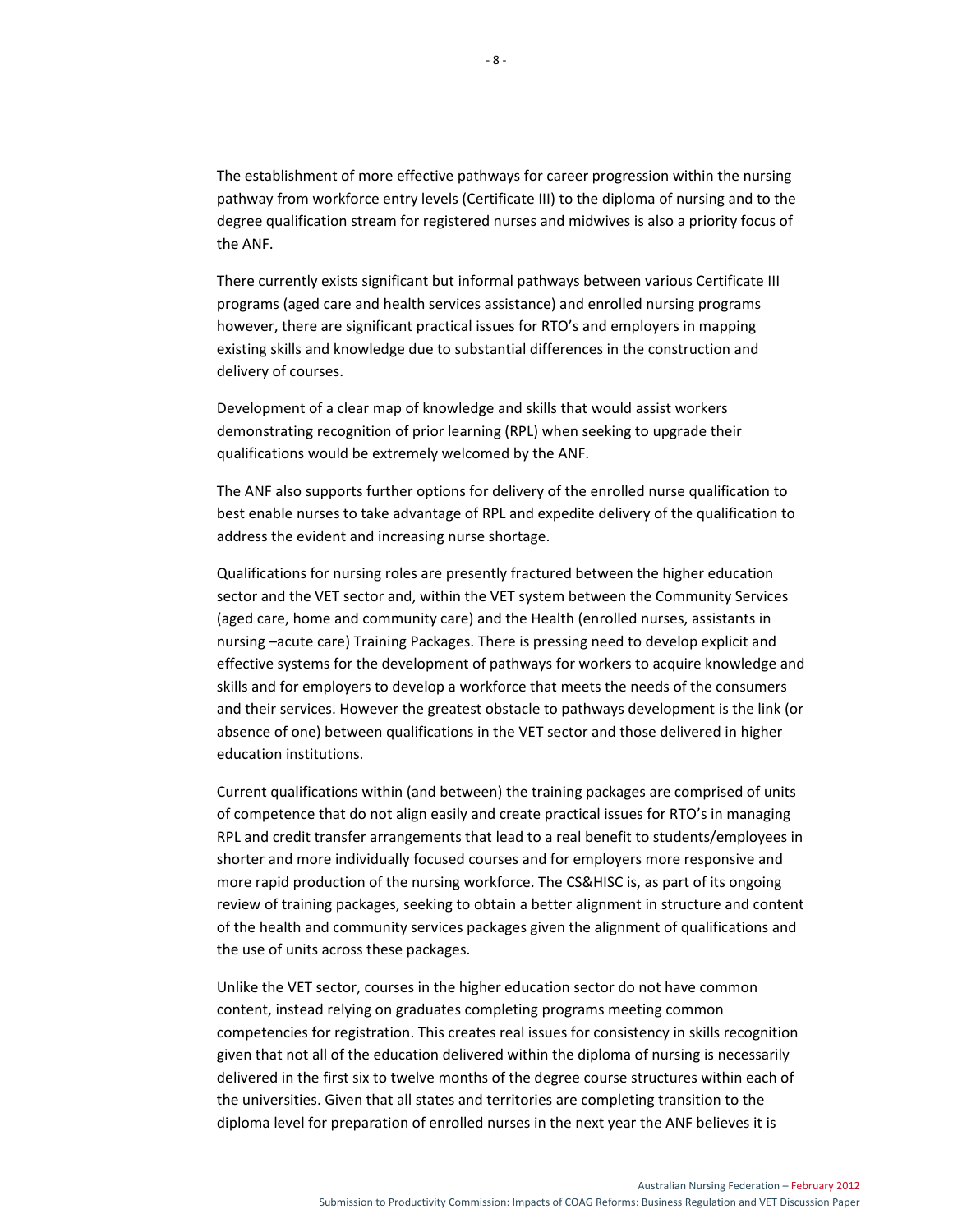now timely to reach some accommodation over the arrangements for articulation in this area.

## **10. Scope of the COAG VET reform agenda**

The ANF understands the Productivity Commission has been asked to maintain its focus on the:

- Economy‐wide, regionals and distributional effects of reforms;
- Take into consideration the costs incurred by governments in implementing reforms;
- Comment on the time period which the effects of reform are likely to accrue;
- Highlight the gaps that actually or potentially limit reform evaluation; and
- Assess whether the countries reform potential is being achieved and the opportunities for improvement.

Given the ANF's interest in representing the views of our nursing and midwifery members, we acknowledge the contribution VET educated enrolled nurses make to the Australian health care system and further outline the important work they do in a range of settings.

The ANF agrees with the discussion draft assumption that an individual's workforce participation and their productivity is enhanced through the attainment of a full qualification above the level of the highest one already held. Nonetheless, we acknowledge the Australian Qualifications Framework (AQF) structures ranging from Certificate level to higher degree qualifications enable changes in attainment for students at the Certificate III/IV level, Diploma and Advanced Diploma and concur such advancement is only possible when a student possesses the necessary comprehensive foundations skills in numeracy and literacy. These foundation skills provide school leavers who transition to the VET sector with the fundamental knowledge base on which to build their education.

Furthermore, we agree the move to a demand driven system in higher education may have ongoing implications for the VET sector, like qualification completion rates that may or may not always meet their desired targets due to changes in markets, the economy or specific industries in times of peak and trough in their demand.

Commonwealth and State funding initiatives to support students in their upward skills escalation are supported. However market based VET funding is cause for concern especially in relation to the quality of training outcomes for both students and potential employers.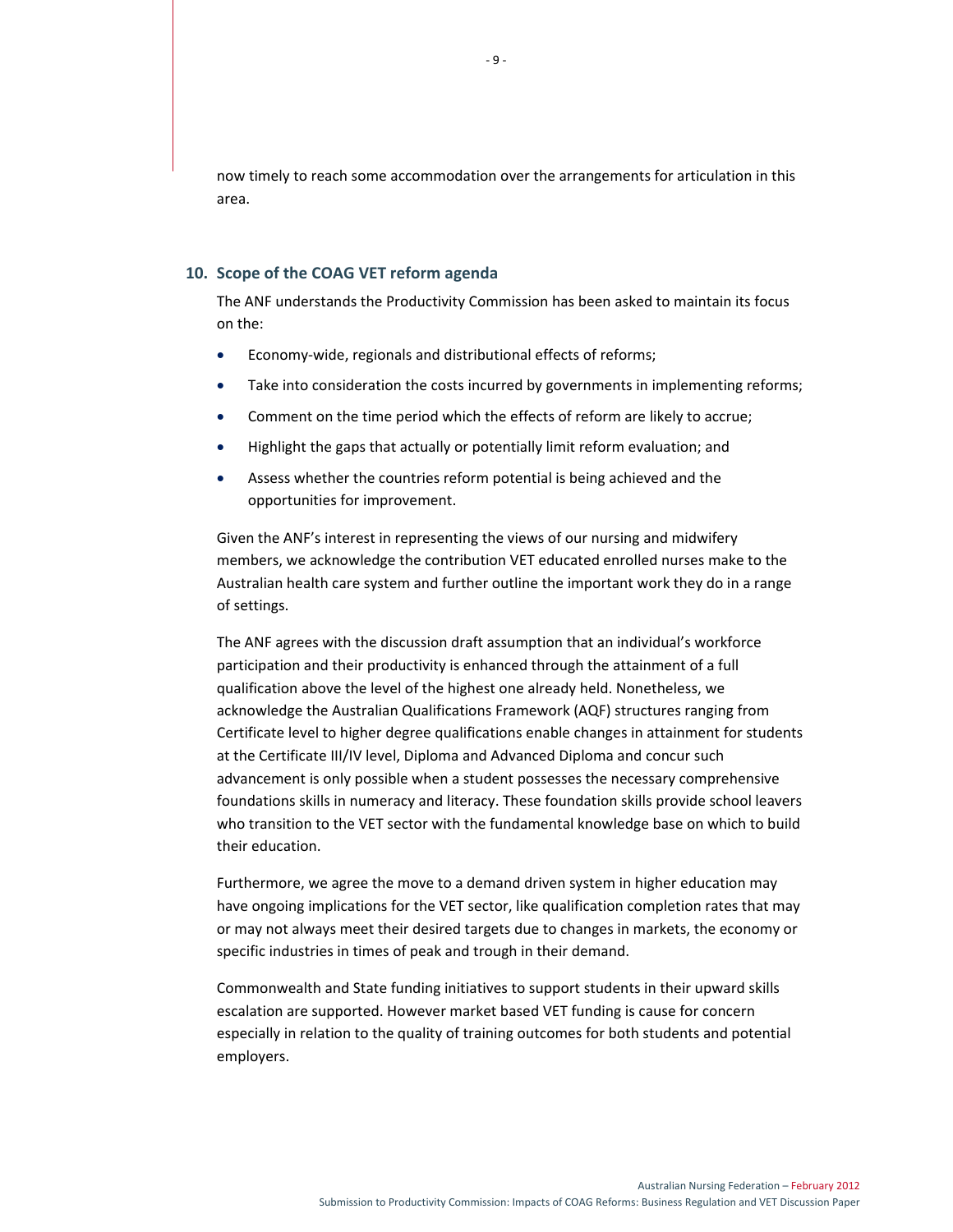## **11. Opportunities for improvement**

The ANF is supportive of the Productivity Commission's summation on the areas for improvement (page 58) and believes more information ought to be available to senior school students, school leavers and parents in relation to the costs associated with VET education and the differences in fees and charges between public and private VET education providers. As we have previously mentioned, the ANF is equally concerned about the quality issues evidenced in a number of reviews and inquiries and is supportive of requirements around auditing and moderation of VET courses in nursing. The ANF supports initiatives that aid in the completion rates of VET nursing programs and believe funding must match the costs associated with the delivery of all VET education programs and more specifically urge special consideration be given to the complexities associated with the delivery of VET nursing programs associated with all the regulatory requirements.

## **12. Conclusion**

There is conclusive evidence available demonstrating that more qualified nurses and nursing support staff leads to better and more positive health outcomes for patients and directly correlates to the quality and quantity of care they receive.

It is the opinion of the ANF that by seriously addressing the quality outcomes of VET qualifications, increasing access to these qualifications, supporting the improvement of the VET workforce and through focused government financial support, the VET sector will be better placed to deliver on the changing needs of the health and community care sectors.

It is the view of the ANF that graduates of VET nursing qualifications are recognised as beginning practitioners in need of more consolidation, learning and growth however they must meet the ANMC competencies for licensure on completion of their qualification. That health programs in the VET sector need to be nationally accredited and approved and aligned to progression to higher qualifications and that all VET training programs that have any aspect of direct client care or direct involvement in decision making about a person in their care be approved by the profession.

The ANF would be grateful if the Productivity Commission would keep the ANF informed of the progress of this draft projects development. Should further information be required from the ANF in relation to the content of this submission, contact Jodie Davis, Federal Education Officer, ANF Federal Office on 02 6232 6533 or Jodie@anf.org.au.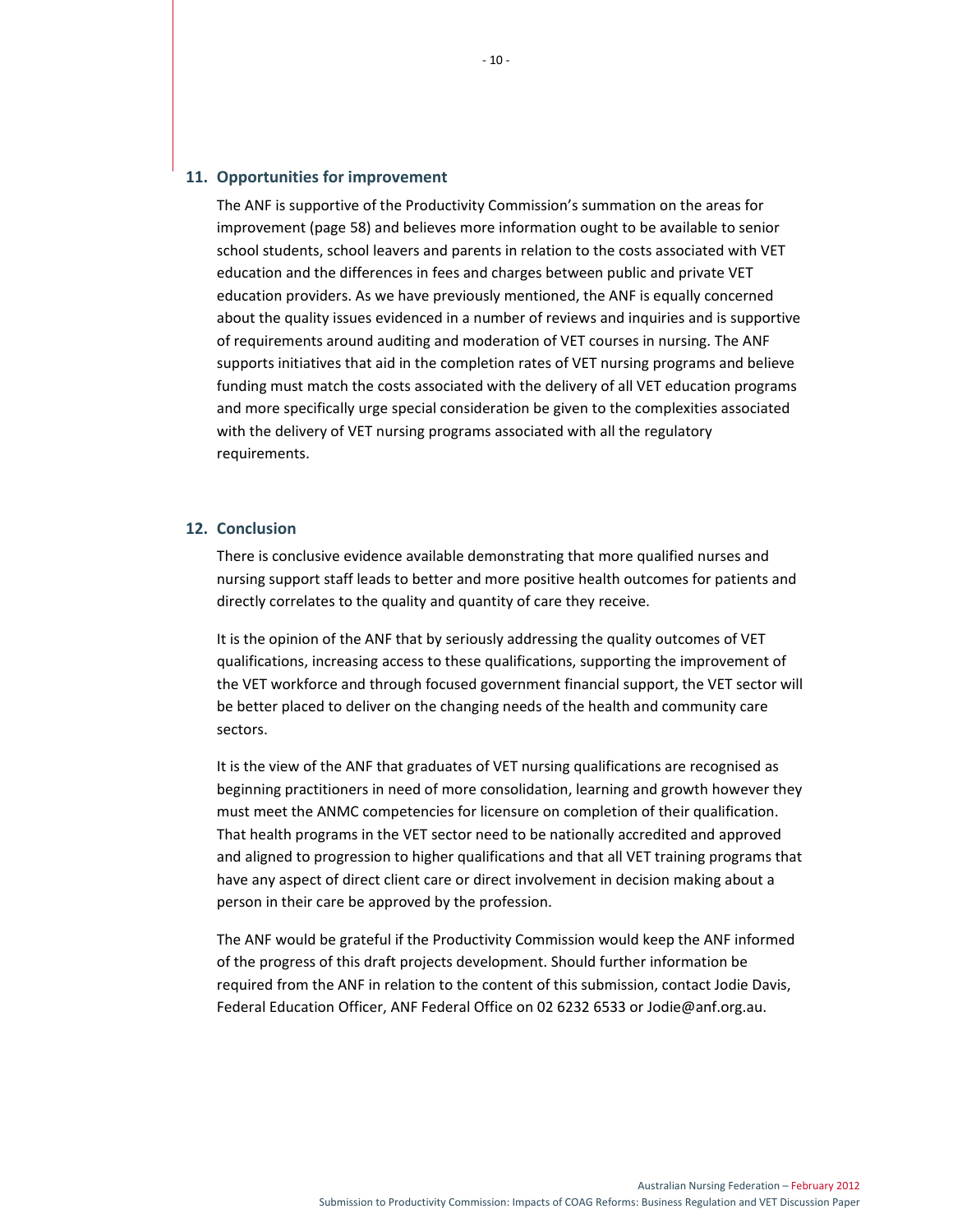## **13. References**

Access Economic. 2009. *Nurses in Residential Aged Care Facilities*. Report for the Australian Nursing Federation.

Australian Government Department of Health and Ageing (DoHA). 2008. *Who Cares for Older Australians? A Picture of the Residential and Community Based Aged Care Workforce, 2007.* National Institute of Labour Studies Flinders University, Adelaide. Available at: http://www.ag.gov.au/cca. *(in publication Australian Nursing Federation (ANF). 2010c. Submission to the Department of Health and Ageing Residential Aged Care Program on discussion paper Review of the Aged Care Funding Instrument, December 2009)*

Australian Institute of Health and Welfare (AIHW). 2009. *Residential aged care in Australia 2007‐ 08*. Report No. 28.

Australian Institute of Health and Welfare (AIHW). 2005. *Nursing and midwifery labour force 2003.* National Health Labour Force Series, Report No. 31.

Australian Nursing Federation (ANF). 2010a. *Nursing education: enrolled nursing.* ANF policy. http://www.anf.org.au/pdf/policies/P\_Nursing\_education\_EN.pdf.

Australian Nursing Federation (ANF). 2010b. *Submission to consultation by the Department of Education, Employment and Workplace Relations on the discussion papers: An Indicator Framework for Higher Education Performance Funding; and Measuring the Socio‐economic Status of Higher Education Students.*

http://www.anf.org.au/pdf/submissions/2010/Sub\_Higher\_Education\_Indicator\_Framework.pdf.

Australian Nursing Federation (ANF). 2010c. S*ubmission to the Department of Health and Ageing Residential Aged Care Program on discussion paper Review of the Aged Care Funding Instrument, December 2009*. http://www.anf.org.au/pdf/submissions/2010/Sub\_ACFI\_Review.pdf.

Australian Nursing Federation (ANF). 2009. *Balancing risk and safety for our community unlicensed health workers in the health and aged care systems.* Prepared by Amanda Adrian for the ANF. http://www.anf.org.au/pdf/publications\_reports/Unlicensed\_Health\_Workers.pdf.

Australian Nursing Federation (ANF). 2007a. *Assistants in nursing or midwifery and other unlicensed workers (however titled) providing aspects of nursing or midwifery care*. ANF position statement. http://www.anf.org.au/pdf/policies/PS\_AINS\_Nursing\_Care.pdf.

Australian Nursing Federation (ANF). 2007b. *Delegation by registered nurses and midwives.* ANF guidelines. http://www.anf.org.au/pdf/policies/G\_Delegation\_RNs\_RMs.pdf.

Cox, C. 2006. Bound to care. *Nursing Standard,* 21(2):16‐18. *(in publication: Australian Nursing Federation (ANF). 2009. Balancing risk and safety for our community unlicensed health workers in the health and aged care systems. Prepared by Amanda Adrian for the ANF)*

National Institute of Labour Studies (NiLS). 2008. *Who cares for older Australians? A picture of the residential and community based workforce 2007.* http://nils.flinders.edu.au/assets/publications/NILS\_Aged\_Care\_Final.pdf.